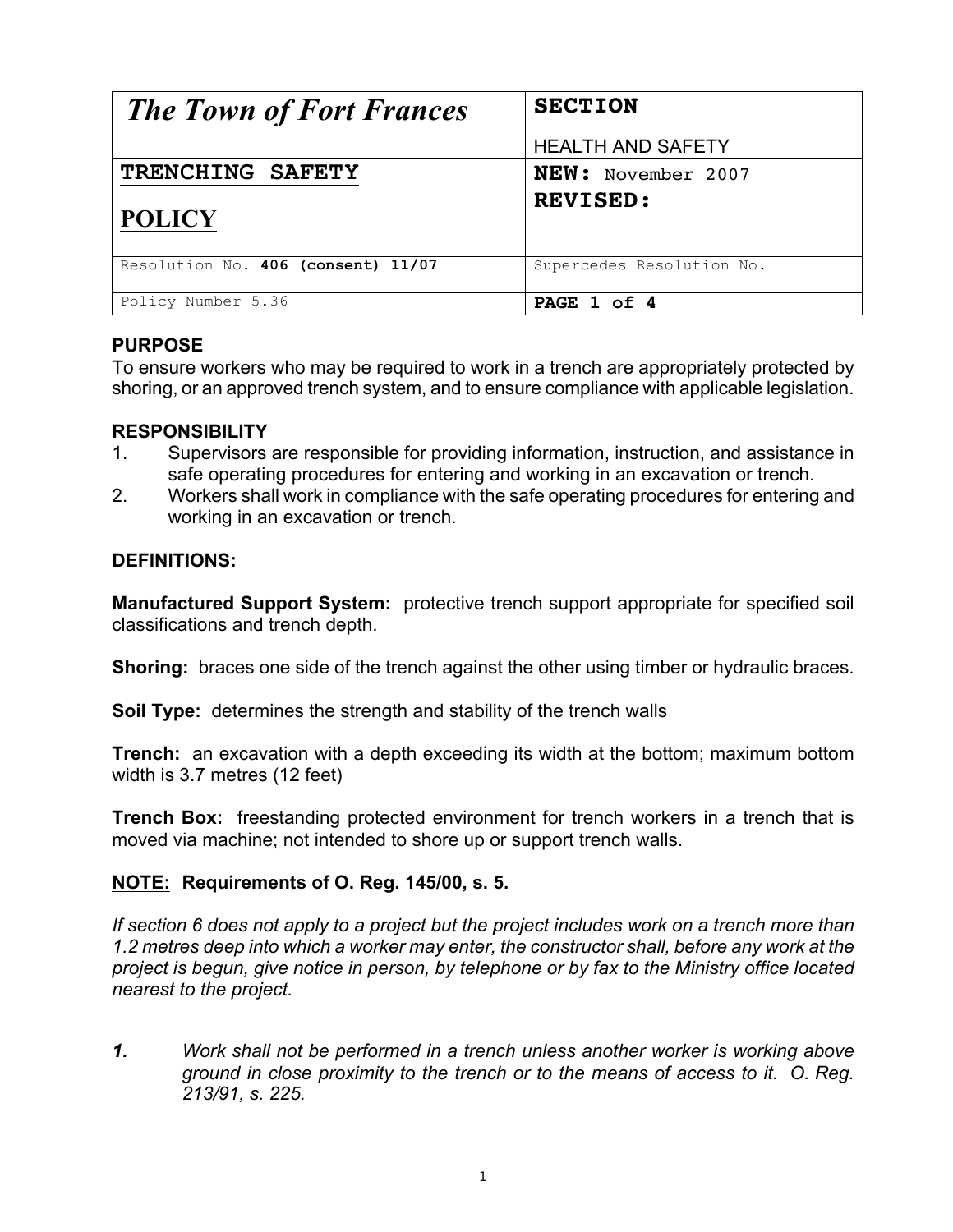*2. For the purposes of this Part, soil shall be classified as Type 1, 2, 3 or 4 in accordance with the descriptions set out in this section.*

#### *Type 1 soil,*

- *(a) Is hard, very dense and only able to be penetrated with difficulty by a small sharp object.*
- *(b) has a low natural moisture content and a high degree of internal strength;*
- *(c) has no signs of water seepage; and*
- *(d) can be excavated only by mechanical equipment.*

### *Type 2 soil,*

- *(a) is very stiff, dense and can be penetrated with moderate difficulty by a small sharp object;*
- *(b) has a low to medium natural moisture content and a medium degree of internal strength; and*
- *(c) has a damp appearance after it is excavated.*

## *Type 3 soil,*

- *(a) is stiff to firm and compact to loose in consistency or is previously excavated soil;*
- *(b) exhibits signs of surface cracking;*
- *(c) exhibits signs of water seepage;*
- *(d) if it is dry, may run easily into a well-defined conical pile; and*
- *(e) has a low degree of internal strength.*

# *Type 4 soil,*

- (*a) is soft to very soft and very loose in consistency, very sensitive and upon disturbance is significantly reduced in natural strength;*
- *(b) runs easily or flows, unless it is completely supported before excavating procedures;*
- *(c) has almost no internal strength;*
- *(d) is wet or muddy; and*
- *(e) exerts substantial fluid pressure on its supporting system*.

#### **(NOTE: Most municipal work will be Type 3 soil due to previous excavation.)**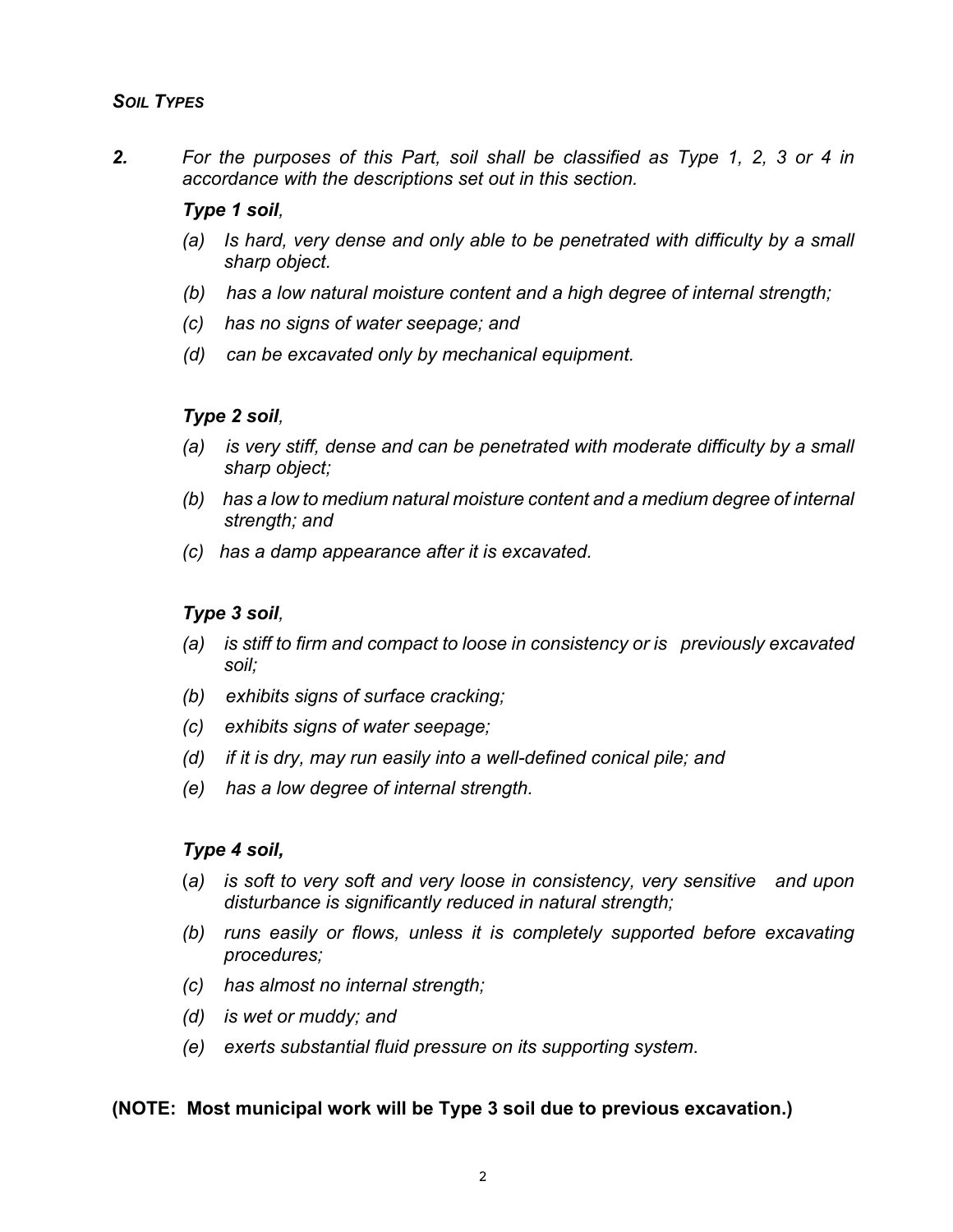# **POLICY AND PROCEDURE**

### **Trenching and excavations shall be undertaken in accordance with the OHSA and the Regulation for Construction Projects, in addition to the following:**

# **General**

- 1. A competent person must plan and evaluate all trenches prior to entry.
- 2. No worker shall enter a trench that is deeper than 1.2 metres (4 feet) unless the trench is properly sloped, shored, or protected by a trench box.
- 3. All workers involved in trenching operations shall wear the appropriate personal protective equipment.
- 4. Trenching operations shall be supervised by a competent person who is familiar with all the applicable legislation and company policies.
- 5. All planned trenching operations shall be reported to the applicable department head. The purpose, depth, and expected duration shall be included in the report
- 6. Considerations shall be given to the location, soil type, and available shoring systems, if necessary, to secure the excavation and for the protection of workers
- 7. Workers are not allowed into a trench that does not have a support system, shoring, or sloping, as is required.
- 8. Work shall not be performed in a trench unless another worker is stationed above ground in close proximity to the trench or to the means of access to the trench.
- 9. A competent person should classify trench conditions daily, or more often as the conditions could possibly change.
- 10. Workers shall be familiar with the applicable health and safety issues. This can be accomplished through training seminars (e.g. MHSA Trenching Safety), safety videos, safety meetings, and daily/weekly tailgate talks.
- 11. All equipment shall be kept clear of overhead utility plant in accordance with O. Reg 213/91, s. 186. Underground gas, electrical, and other services in or near the area to be excavated shall be accurately located and marked.
- 12. If the service may pose a hazard, the service shall be controlled, preferably by shutting off and/or disconnecting.
- 13. If the service poses a hazard and cannot be shut off or disconnected, the owner of the service shall be requested to supervise the uncovering of the service during the excavation.
- 14. All pipes, conduits, and cables for gas and other services in an excavation shall be supported to prevent their failure or breakage.
- 15. Trees, utility poles, sign poles, rocks and any other large debris shall be removed or secured prior to excavation.
- 16. Trenching operations shall be conspicuously identified and barricaded from pedestrian and vehicular traffic.
- 17. Work area protection shall be set out in accordance with an approved traffic protection plan, where applicable.
- 18. Sloping, shoring, and trench boxes shall be inspected by a competent worker daily for damage and defects.
- 19. Weather and soil conditions shall be monitored as work progresses.
- 20. Safe access and egress points shall be provided at all times when personnel are required to enter a trench.